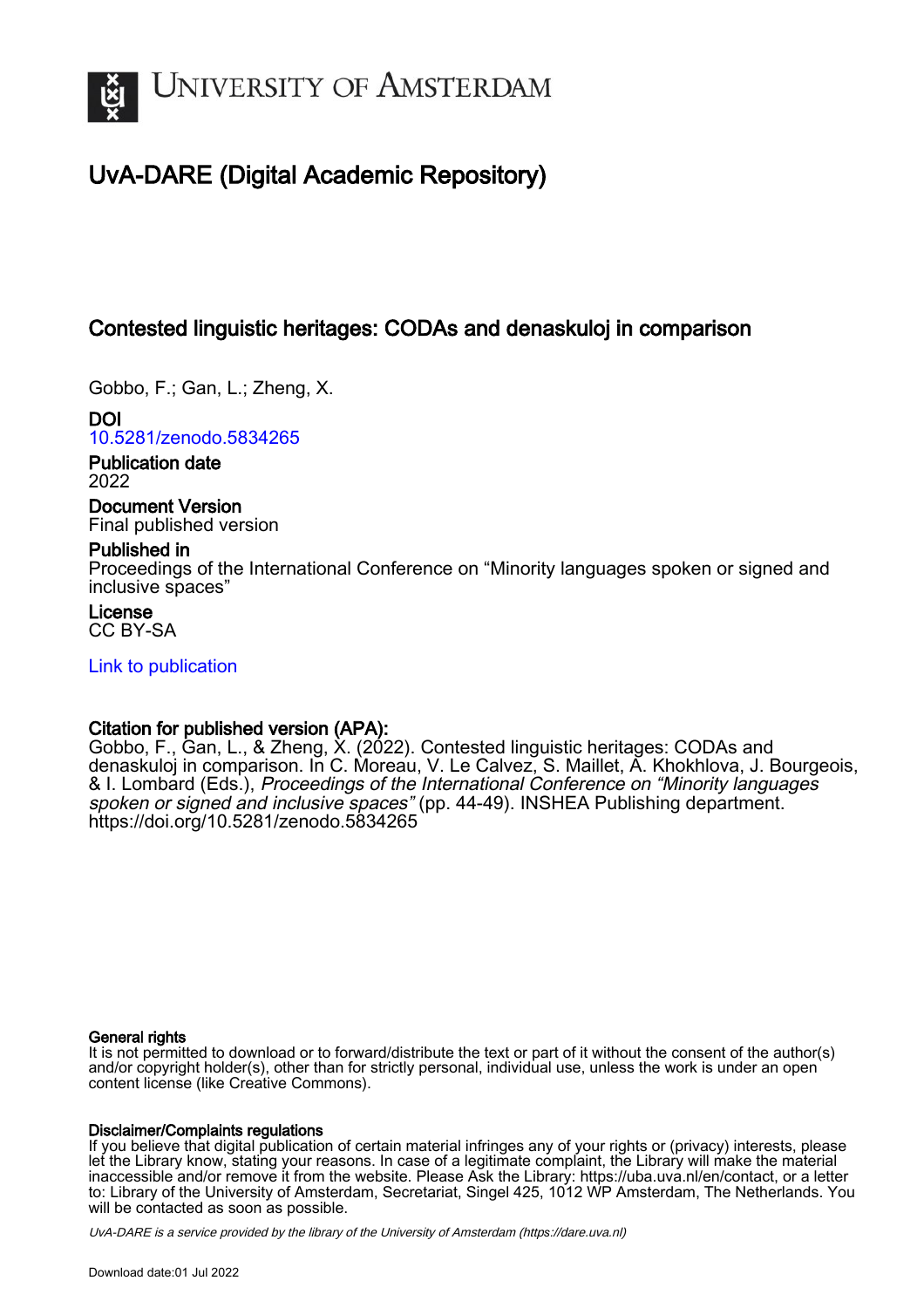## Contested linguistic heritages: CODAs and denaskuloj in comparison

## **Federico Gobbo**

University of Amsterdam

[f.gobbo@uva.nl](mailto:f.gobbo@uva.nl)

## **Linghui (Eva) Gan**

University of Connecticut

[linghui.gan@uconn.edu](mailto:linghui.gan@uconn.edu)

## **Xuan Zheng**

Beijing Normal University (Deaf)

[15184920@qq.com](mailto:15184920@qq.com)

#### **Abstract**

In the contemporary world, with more and more people and languages in contact, the goal of inclusive societies should pass through the appreciation and valorization of heritage languages, both spoken and signed. Many of them are often contested, i.e., not considered full-fledged languages, or less valuable, by the majority of society. This paper presents two case studies of contested language heritages: CODAs, i.e., hearing children of Deaf parent(s) and denaskuloj, i.e. Esperanto family speakers. We focus on CODAs who can sign fluently and denaskuloj who speak fluently. Regardless of different patterns in society and culture, the sociolinguistic situations of both cases show interesting similarities. We address the in-group attitudes of CODAs and denaskuloj based on preliminary qualitative data, in order to propose feasible strategies to increase the prestige of minority spoken and sign languages alike.

#### **Résumé**

Dans le monde contemporain, où de plus en plus de personnes et de langues sont en contact, l'objectif de sociétés inclusives devrait passer par l'appréciation et la valorisation des langues patrimoniales, tant parlées que signées. Très souvent, ces langues sont contestées, c'est-à-dire qu'elles ne sont pas considérées comme des langues à part entière mais comme quelque chose de moins précieux, par la majorité de la société examinée. Cet article présente deux études de cas de patrimoines linguistiques contestés : Les CODA, c'est-à-dire les enfants entendants de parents sourds, et les denaskuloj, c'est-àdire les locuteurs familiaux d'espéranto. Nous nous concentrons respectivement sur les CODA qui peuvent signer couramment et les denaskuloj qui parlent couramment. Indépendamment des différents modèles sociaux et culturels, les situations sociolinguistiques des deux cas présentent des similitudes intéressantes. Nous abordons les attitudes de groupe des CODAS et des denaskuloj, sur la base de données de recherche de qualité préliminaire, afin de proposer des stratégies réalisables pour accroître le prestige des langues parlées et des langues des signes.

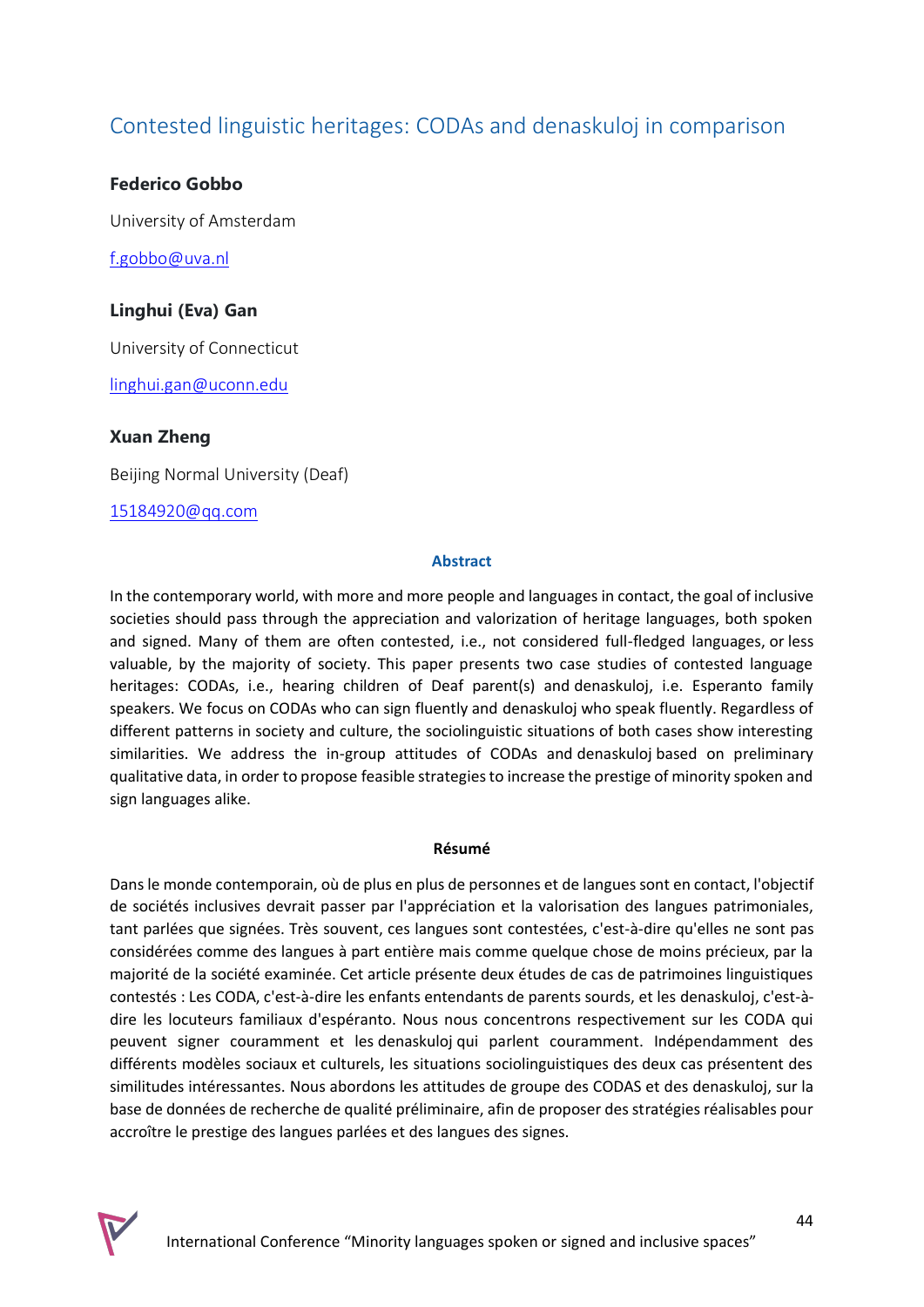#### **[Keywords](https://seminaire.inshea.fr/course/view.php?id=43#section-5)**

CODAs, sign language, Esperanto, denaskuloj, denaskulo, denaskismo, contested languages.

#### **Article**

#### **1. Language contestedness in sign languages and Esperanto**

One of the reasons behind the difficulties in preserving and promoting many regional and minority languages across Europe is their contestedness, as the volume edited by Tamburelli and Tosco (2021a) recently illustrated. Eventually, their vitality and vigour decrease, and that hinders their linguistic emancipation, up to the point at their "languageness" is contested even by their speakers, and therefore they are not counted in the linguistic repertoire (Tamburelli 2021, p. 27). Gobbo (2021) shows that the notion of language contestedness can be applied also to Esperanto, often accused of being "artificial", in the pejorative sense of "unnatural". Sign languages are often wrongly assumed to be a mere "variant" of the majority language they are in contact with (Woll, 2006), while the Sign Language of the Netherlands (NGT), for instance, has drastic grammar differences from Dutch (Klomp, 2021).

Up to the authors' knowledge, the notion of contestedness as illustrated above was never applied to sign languages until now, and sociolinguistic comparisons between Esperanto and sign languages are very few (Spruijt 2017, Astori 2016). This paper aims to illustrate the two case studies of CODAs and denaskuloj in terms of language contestedness, through a preliminary set of qualitative data. CODAs are hearing children of Deaf parent(s) while denaskuloj (Esperanto word for "the ones that come from birth") are children that learn Esperanto in the family, usually from the parents (see Singleton & Tittle, 2000; Fiedler, 2012).

It is important to state that the authors belong to neither of the two studied groups<sup>1</sup>[;](https://seminaire.inshea.fr/course/view.php?id=43#_ftn1) however, the goal to support all contested languages and in particular overcome stigmas towards signers and Esperanto speakers remains.

## **2. Esperantists and the Deaf: analogies and differences**

Astori (2016) points out striking similarities between the identities constructed up by Esperantists, i.e., language activists engaged to promote Esperanto in all possible ways, and the Deaf people, i.e., people who use a sign language as their primary mean of (visual-oriented) communication. On the other hand, Gobbo (2021a, 2017) argues that there is a mainstream Esperanto Movement vis-à-vis ideologically loaded Esperantisms, and therefore we should talk about Esperanto identities in the plural, analogously to the plural use for Deaf identities, following Leigh and O'Brien (2019).

The general lack of recognition of sign languages in the public sphere is one of the arguments for contesting their "languageness", reflected in terms of officiality (De Meulder, Murray and McKee, 2019), and, eventually, such a contestedness influences the attitudes of their users and citizens in general, as the case study of Hong Kong Sign Language shows (Gan & Gobbo, 2019). Esperanto is an official language in no state or supernational institution. We argue that CODAs and denaskuloj show interesting data on the relation between contestedness and identity, as both groups did not choose to belong to their respective communities. Ultimately, an ideological self-positioning in respect to Deaf and Esperanto identities for CODAs and denaskuloj respectively is simply unavoidable.

<sup>1</sup> Xuan Zheng is Deaf.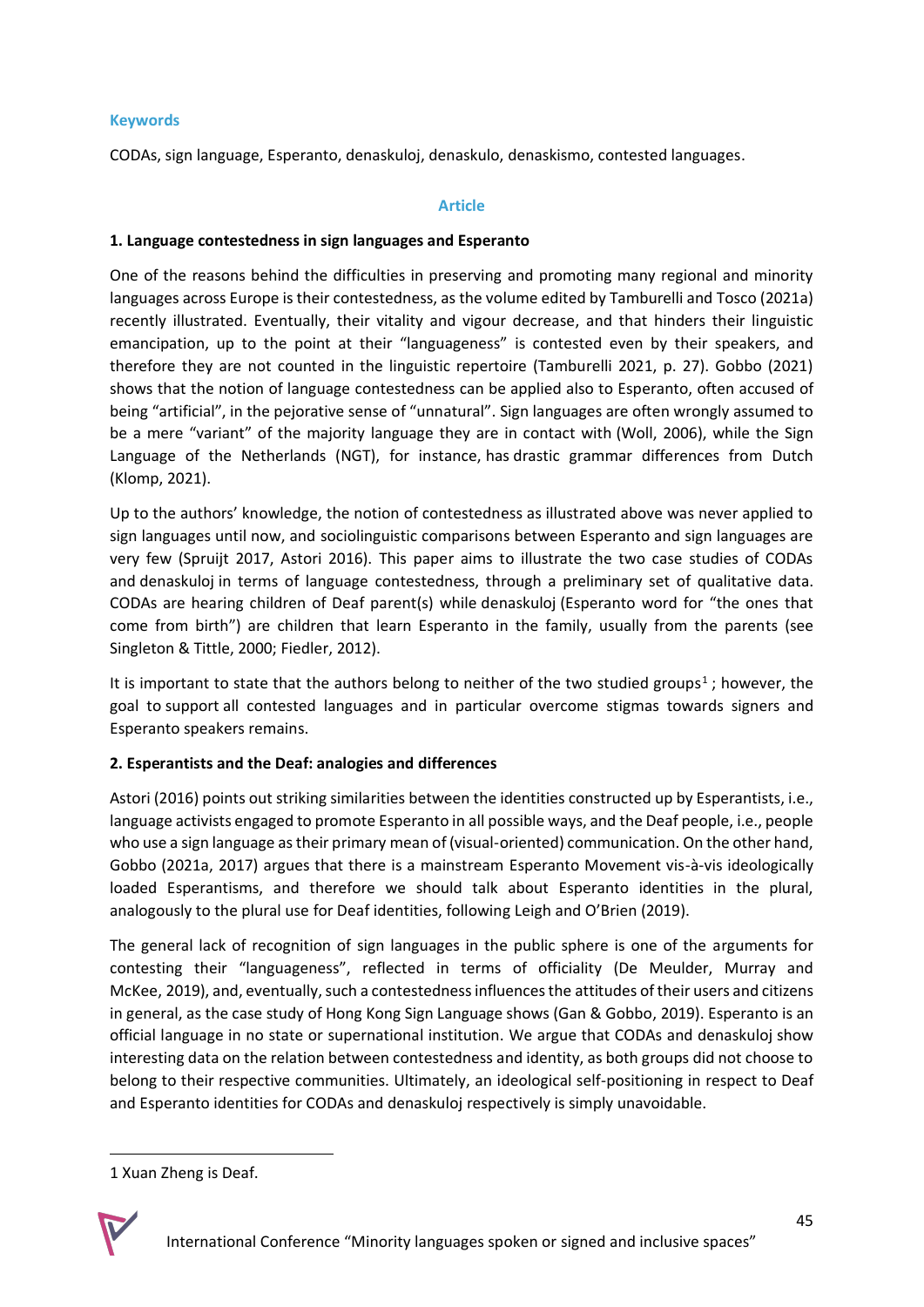## **3. The interviews with CODAs and denaskuloj**

Our qualitative study on the two groups is mini scale, therefore results are preliminary. We separately conducted semi-structured interviews with five CODAs (3F 2M, mean age 32, median age 33) in mainland China and five denaskuloj (3F 2M, mean age 27, median age 26) in the European Union. The interviews to the CODAs were conducted in Mandarin Chinese, and the denaskuloj in Esperanto. The interview questions focus on four main aspects: growing experience; use of their heritage language (Chinese Sign Language<sup>2</sup> or Esperanto); attitudes towards sign languages or Esperanto, and related cultural and identity issues as CODAs or denaskuloj.

All five CODAs share similar background in terms of the exposure and the use of a sign language: They were raised by Deaf parents and have been using the local sign language within the family since young; Three are parents. As an adult, their current professions are closely related to the Deaf community, either as a sign interpreter or a teacher at a deaf school. Conversely, the denaskuloj share their background only sociologically, as they all are university students (in different disciplines), and they are not parents. The exposure of Esperanto vary from the OPOL (one person, one language) to "partial nativeness", i.e. listening Esperanto spoken between the parents without speaking it until becoming a teenager. While two of the denaskuloj have some work experience with language-related professions, they do not involve Esperanto actively.

## 3.1 The place of the languages in the family

The use of Esperanto and sign languages in the family is very different, especially in the necessity of the language. When Esperanto is spoken in the family, it is driven by the parents' choice: becase they want to raise a multilingual child, it is the only common language of the parents, or it holds a particular importance to them. No interviewees mentioned any interest in Esperanto by the extended family; rather, the experience of the Esperanto community is considered valuable: "I want my children to have the same life opportunities I received from my parents that only Esperanto can give." On the other hand, the use of a sign language in the family is driven by communicative need, which applies to the extended family. The three CODAs who are parents all taught their children signing to communicate with their children's Deaf grandparents.

While the children of an Esperanto family do not have a special role as bridges between their parents and the surrounding society, all five CODAs attest specifically the compelling necessity of interpreting for their parents in daily life since childhood. The reality of daily interpreting affects the CODAs' attachment to their language differently. Two CODAs commented it as a common part of their daily life, and one said interpreting for the parents brings him a sense of achievement. On the other hand, one CODA mentioned that she felt reluctant to interpret in the "endless situations", especially when she was young. Another CODA was asked to interpret for her Deaf parents and hearing grandparents in their daily quarrels throughout her childhood.

The place of the two languages in the linguistic repertoire shows a considerable level of variety. Hoffmeister (2002) shows that within the family, the extended family of CODAs plays an important role for their exposure of spoken language(s) and the relative culture(s), especially during childhood. They also get such exposure from the surrounding societies when they "step out the house". Nevertheless, two CODAs mentioned their "lower proficiency" in Chinese, one judges herself as "having occasional

<sup>2</sup> The five CODAs use different local dialectal varieties of Chinese Sign Language. When referring to language towards and language use, we will use the plural form 'sign languages' to avoid the misconception of 'Deaf people use one unified sign language'.

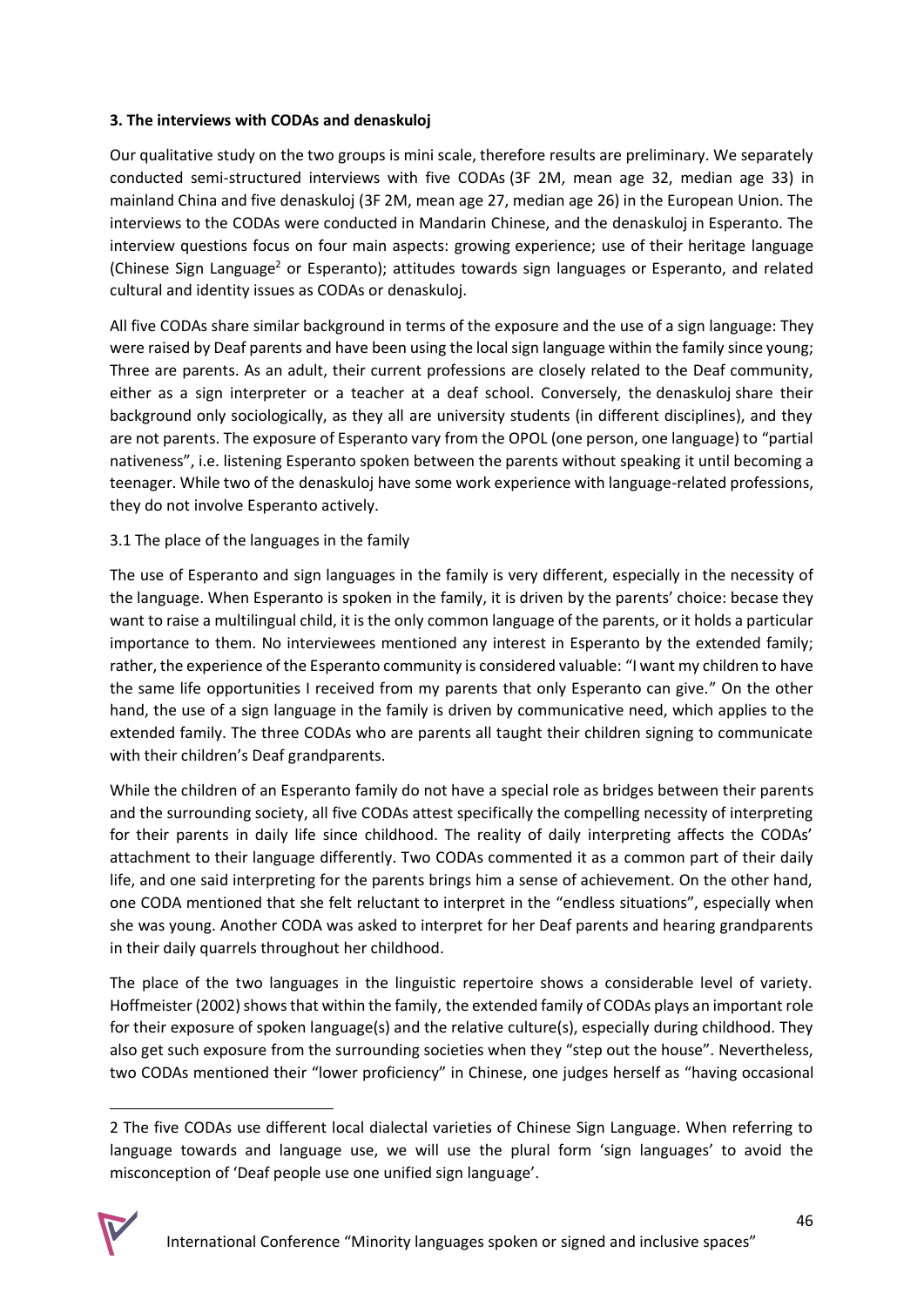hard-time looking for a proper word while interpreting from sign language to Mandarin", the other was judged by her teacher in middle school that "some of her Chinese sentences were ungrammatical"<sup>3</sup>. There are no similar studies on the multilingualism of denaskuloj. However, the ten interviews to denaskuloj (different population from the interviewees) by Besenyei-Merger (2021) show that the language(s) of the surrounding societies are generally taken for granted, while the main concern is fully acquiring Esperanto.

## 3.2 Signs of contestedness: from shame to pride

Tamburelli and Tosco (2021) show that the attitudes towards contested languages are often polarized towards either sharp positive or negative results. In our interviews, some, but not all, CODAs revealed experiences related to shame outside family settings. A common instance is that when signing with parents on the street, people would "stare at them with a weird look", or even mock them. CODAs sometimes would put aside Deaf behaviors, attitudes, and beliefs in order to participate smoothly in the Hearing world (Hoffmeister, 2002). Trying to avoid discrimination, two CODAs said they would avoid signing with their parents in public. On the other hand, despite the sense of shame imposed by the external descrimination, all five CODAs clarified that they never think sign languages are ugly. In three of our interviews, denaskuloj reported similar anecdotes of people reacting negatively on the streets. However, the parents in these cases either firmly stopped the annoying behaviour or, patiently, they explained that they speak Esperanto to the curious. All the interviewees reported fatigue from "repeating the same old story justifying that Esperanto is real, not fake", and have developed strategies to briefly explain this.

The main difference between the groups lies in the perception of the parents and the reaction in school. In the case of CODAs, unfortunately it is not uncommon that Deaf parents are misjudged, and there is also problematic sympathy. One CODA told us she was taught by the hearing relatives that she should always excuse her Deaf mother's bad temper when they encountered communication problems, as "she is deaf, you cannot expect too much from her". In the case of Esperanto parents, they are well equipped "to fight against the attacks", and this "gave me a sense of security", as reported by one of the interviewees. Unlike CODAs, denaskuloj were never downplayed because of their parents. All denaskuloj reported that Esperanto was basically ignored in school, while CODAs often, but not always revealed themselves when the parents were involved in the school talking with teachers. When asked about the place of Esperanto in their school experience, the answer was marginalization and invisibility. "It helped me in studying Latin and French", said one interviewee, while another said "I once chose Esperanto as a subject for a one-week group project in the gymnasium, it was the best week of my school years".

## **4. Final remarks**

Although similarities are attested in terms of language attitudes and identities, there are differences between our two groups. When asked "Between the Deaf and the hearing world, which one do you belong to?", all five CODAs answered "both", though two of them were inclined towards the Deaf world. For denaskuloj, when asked a comparable question, four answered "both", while one denied any sense of belonging to the Esperanto world, as Esperanto is "only the language of my family" for them. Interestingly, not all denaskuloj explicitly like Esperanto. As two of them said: "It was given to

<sup>3</sup> From a linguistic perspective, these occasions are not uncommon for bimodal bilinguals, which indicate the activation of both languages, signed and spoken, i.e., they are not enough evidence to judge that the two CODAs are non-native-like in Chinese (Emmorey et *al.*, 2008; Lillo-Martin et *al.*, 2016).

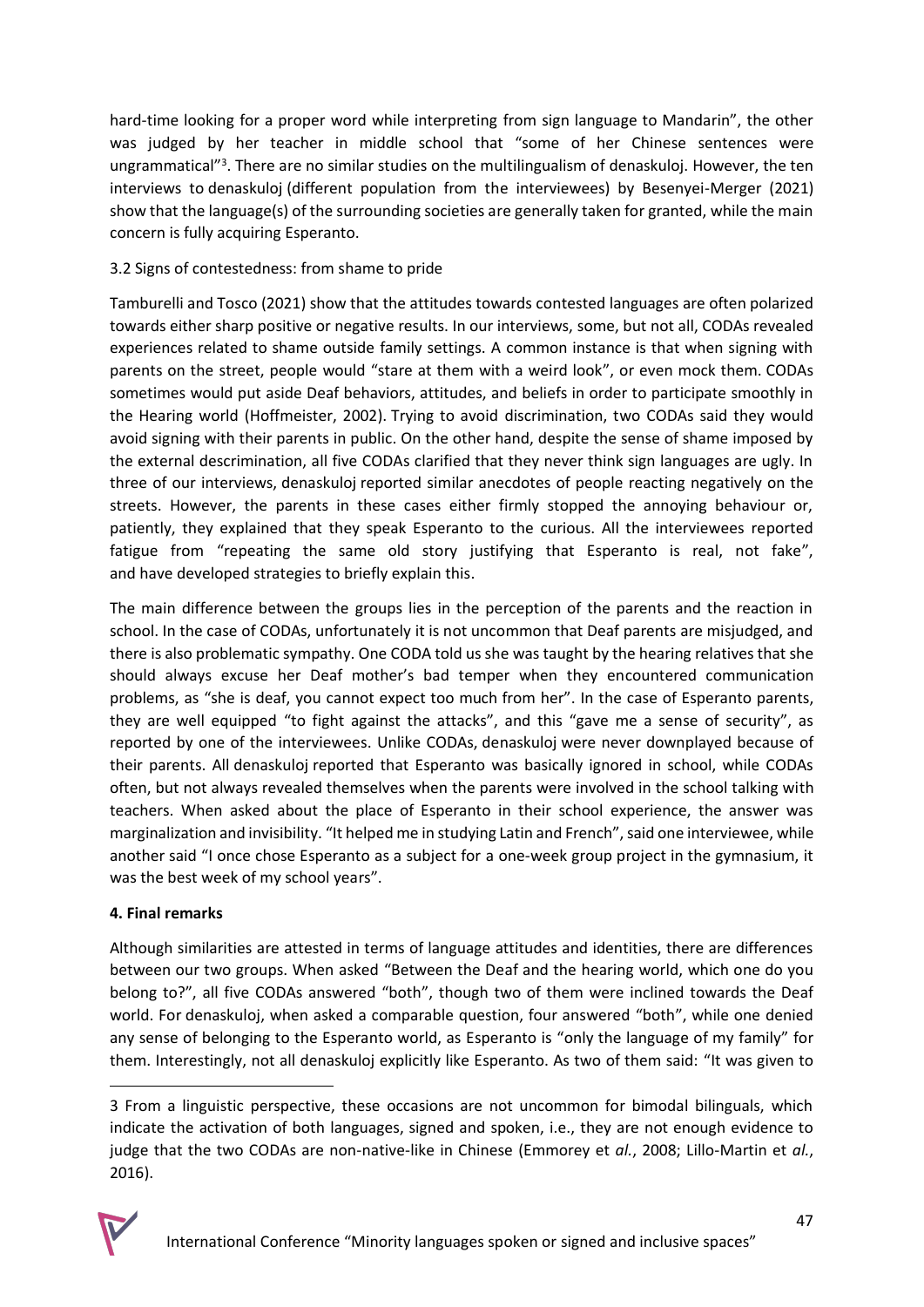me", "It is a part of me, I do not necessarily like". Although all five CODAs said "I like sign language", some hold stronger emotional feelings than the other. Three of the five CODAs expressed strong affective attachment: "(Chinese) Sign Language is my first language… very often I would prefer to sign over speaking". "It brings me a sense of familiarity, it's part of my life". Other two expressed more neutral attitude. In addition, two CODAs said they would be understanding to negative views on sign languages.

All of our interviewees show strong sensitivity to the differences between their two worlds, the needs of the language users, in terms of communication gaps (for sign languages), and lack of a more equal acknowledgement of existence and respect (for Esperanto). Despite being hearing, as a subgroup of the Deaf world, CODAs often need to learn about the contestedness that Deaf communities encounter (Hoffmeister 2002, and discussion above). Both CODAs and denaskuloj eventually resort to either "go with the flow" or "open fight". In the first strategy, they simply enjoy the language, if the surrounding environment allows, while in the second, they become language activists, putting the contested language identity up to the front. This resonates with the finding in Gan & Gobbo (2019) that hearing people who are closely involved in Deaf communities are well aware of the restrictions of the Deaf and the Hearing world. Moreover, Gobbo (2021a), notes that denaskuloj who become language activists do not acquire a special status among other Esperanto speakers, as they share the same struggle for language rights and justice.

For CODAs, the role of interpretation can be regarded as a communicative modality issue, as Deaf people do not have good access to spoken languages, while denaskuloj do not experience this. This resonates with the different relations the two groups have with their parents. Moreover, while denaskuloj do not use Esperanto for their career, CODAs often make use of their bilingualism becoming professionals thanks to the sign language they received.

In sum, the comparison between the two groups reflects that sign languages and Esperanto both play the role of bridges, but differently: sign languages act as a crucial bridge between the Deaf and non-Deaf worlds, while Esperanto's role as a bridge across the nations is more a matter of ideology.

## **References**

Astori, D. (2016). Definire una minoranza socio-linguistica: dalle lingue segnate a quelle pianificate. In G. Agresti and Joseph G. Turi (eds.). *Atti del Primo Congresso Mondiale dei Diritti Linguistici* (pp.195- 222). Roma: Aracne.

Besenyei-Merger, S. (2021). *LBR: Kreski kun Esperanto*. Anchor podcast series. URL [https://anchor.fm/stela-besenyei-merger.](https://anchor.fm/stela-besenyei-merger) Retrieved 13 April 2021.

Emmorey, K., Borinstein, H. B., Thompson, R., & Gollan, T. H. (2008). *Bimodal bilingualism. Bilingualism: Language and Cognition*, 43–61.

Fiedler, S. (2012). The Esperanto denaskulo. The status of the native speaker of Esperanto within and beyond the planned language community. *Language Problems & Language Planning*. *36*(1), 69-84. DOI 10.1075/lplp.36.1.04fie

Gobbo, F. (2021a). *The language ideology of Esperanto: From the world language problem to balanced multilingualism*. In Contested Languages: The hidden multilingualism of Europe M. Tamburelli & M. Tosco (Eds.). (pp. 247-267). DOI 10.1075/wlp.8.15gob

Gobbo, F. (2021b). Does Esperanto family use foster Europeanization? A pilot study. In I. Koutny & I. Stria & M. Farris (Eds). *The Intercultural Role of Esperanto. Interkultura rolo de Esperanto.*